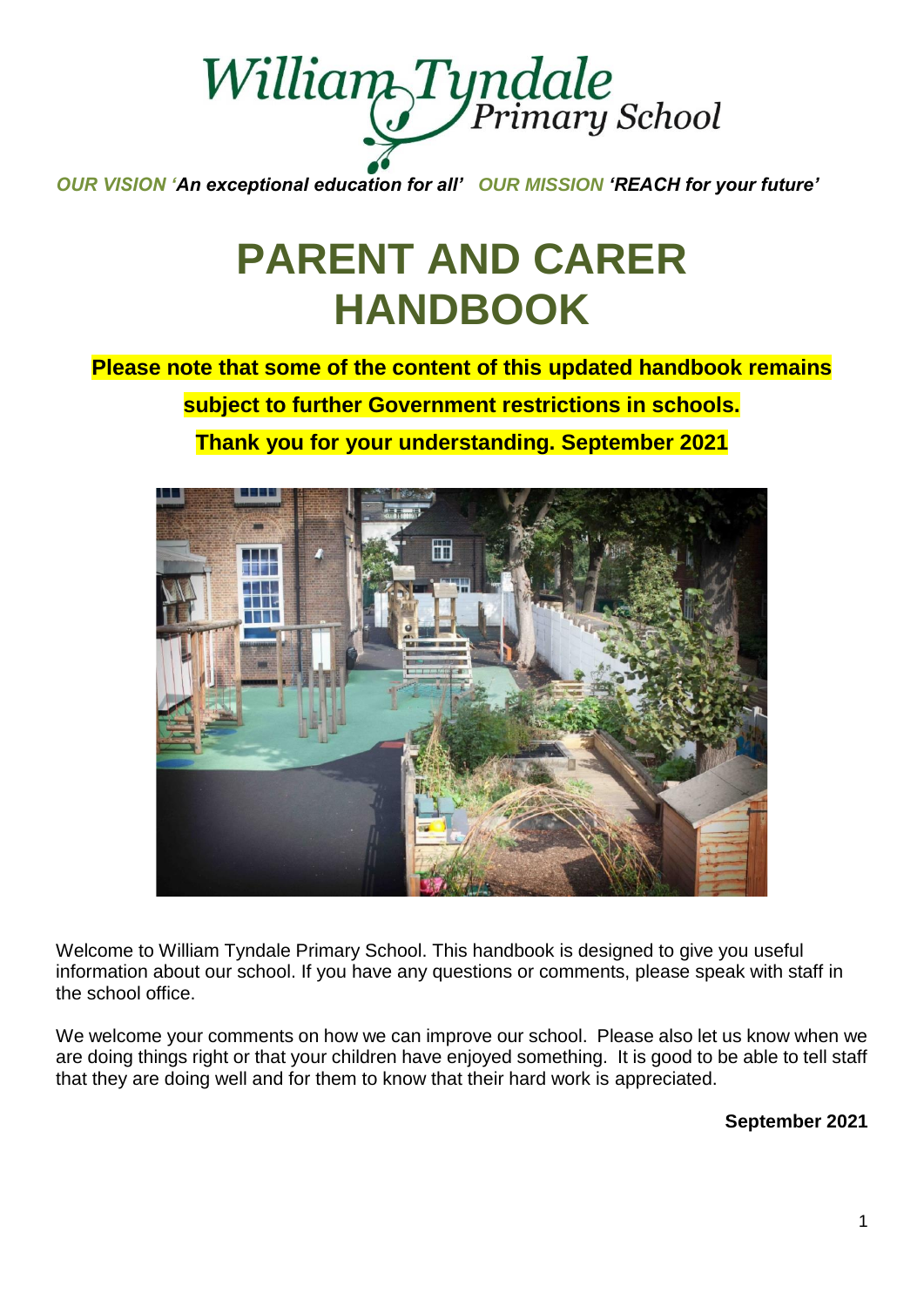# **Contents**

|                                           | Page           |
|-------------------------------------------|----------------|
| Communication                             | 3              |
| Scheduled teacher to parent communication | 4              |
| Behaviour                                 | 4              |
| Punctuality and attendance                | 5              |
| Settling your child into school           | 6              |
| Dropping off and collecting your child    | $\overline{7}$ |
| Curriculum                                | 8              |
| Clothing                                  | 10             |
| <b>Health and Safety</b>                  | 11             |
| Kids' Club and after school activities    | 14             |
| Running of the school                     | 15             |
| Complaints, Ideas and feedback            | 16             |
| <b>Frequently Asked Questions</b>         | 16             |
| Glossary of Acronyms and 'School Speak'   | 18             |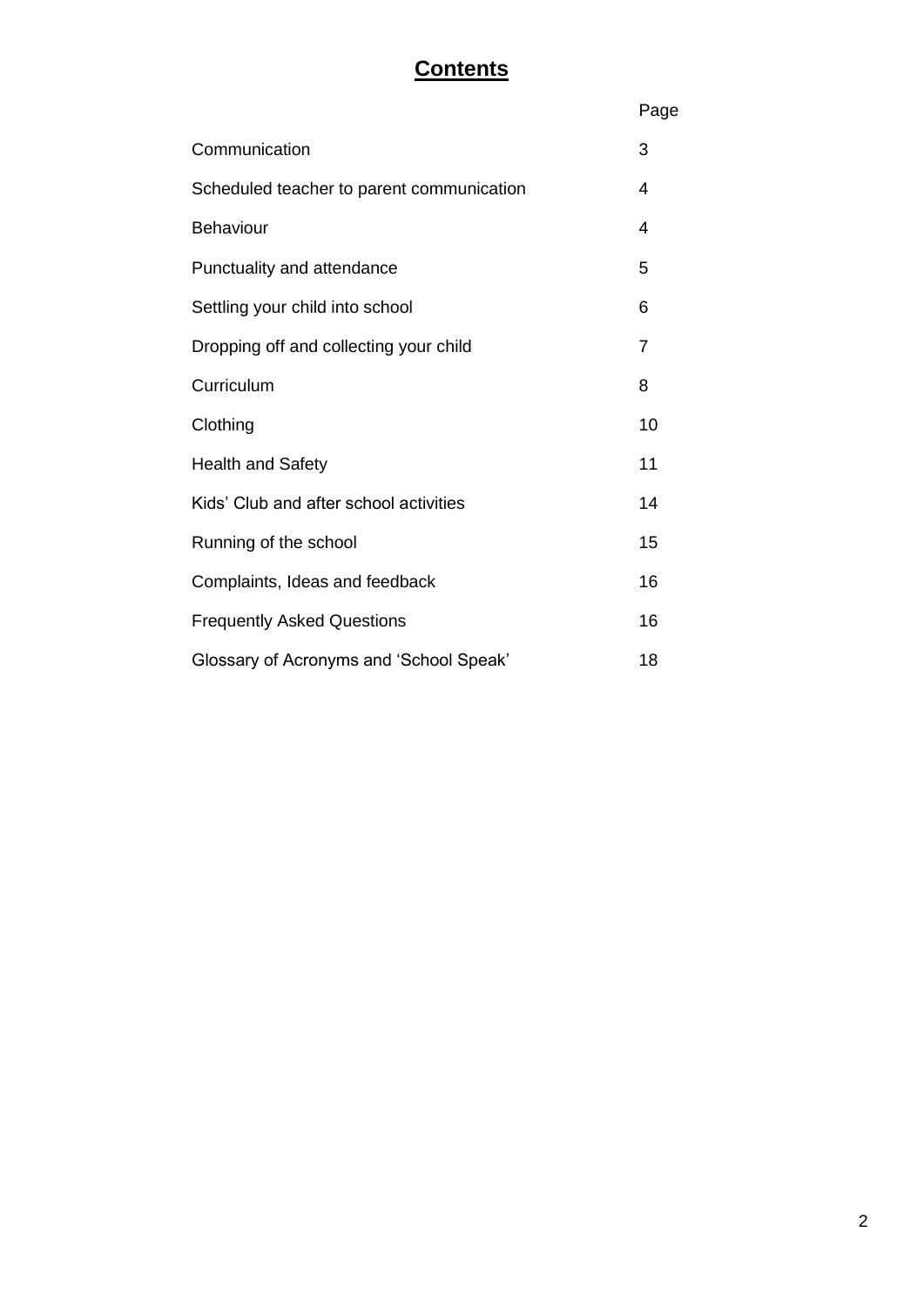# **Communication**



### **Communication with parents and carers is extremely important to us. Please ensure that the school has your up to date contact details.**

# **Key contact points**

- Website [www.williamtyndale-islington.co.uk](http://www.williamtyndale-islington.co.uk/)
- $\circ$  'Reaching Out' our monthly school newsletter is emailed and can also be found on the school web site (please let the office staff know if you need a paper copy)
- o Twitter account: @WTyndaleprimary
- o Noticeboards outside classrooms and in the playground
- o F&SA (Family and Staff Association) noticeboards
- o School text we text reminders and important/emergency messages to your mobile
- o Telephone number (Main office) 0207 226 6803
- $\circ$  Telephone number (Kids' Club) 0207 354 6106
- o E-mail address [parentmessages@williamtyndale.islington.sch.uk](mailto:admin@williamtyndale.islington.sch.uk)

**Emergencies:** It is essential that the school is kept informed of any changes of address or telephone number(s). **Please ensure that the school office has a number where a parent or nominated person can be contacted at any time during the day. We will need 3 emergency contacts.** It is very distressing for your child if we are unable to contact anyone in cases of sickness or injury.

### **Leaving an Urgent Message for School Staff after 4pm**

If your message is regarding collection of a child please contact Kids' Club on 0207 354 6106 to ensure that the message is received.

# **Office Opening hours**

#### Monday - Friday from 8am – 4pm

Urgent messages regarding the collection of children must be left at the school office no later than 4pm. Please call rather than email to ensure such messages are received. After this time, please call Kids' Club on 0207 354 6106.

#### **Home/School Communication**

We will keep in touch with you through regular newsletters and other letters as and when required via email. If you have a concern please do not wait until Parent Conferences to speak to your class teacher or other member<br>member of staff. The best way to do this is to send a message via member of staff. The best way to do this is to send a message via [parentmessages@williamtyndale.islington.sch.uk](mailto:parentmessages@williamtyndale.islington.sch.uk) or telephone to request an appointment, giving a couple of suggested times and days. This helps us to get back to you promptly. When you have an appointment, please come to the main office; they will let the staff member know that you have arrived. In order to keep our school community safe at all times, we do not allow parents to enter classrooms other than when prearranged.

# **Helping in School (subject to COVID restrictions)**

We value the contribution that parents make as helpers within our school. If you would like to assist in a classroom or be involved in other activities, there may be ways in which you can help such as: supporting children with reading, computers, sewing or cooking, art or craft activities, photocopying, gardening, making resources, mounting work, school trips, helping develop and maintain our library, becoming an active member of our F&SA (Family and Staff Association) or a future governor. If you wish to help out on a regular basis, you will need to have a DBS (Disclosure and Barring Service) check (previously CRB), which you can organise through the school office. All governors at William Tyndale are DBS checked.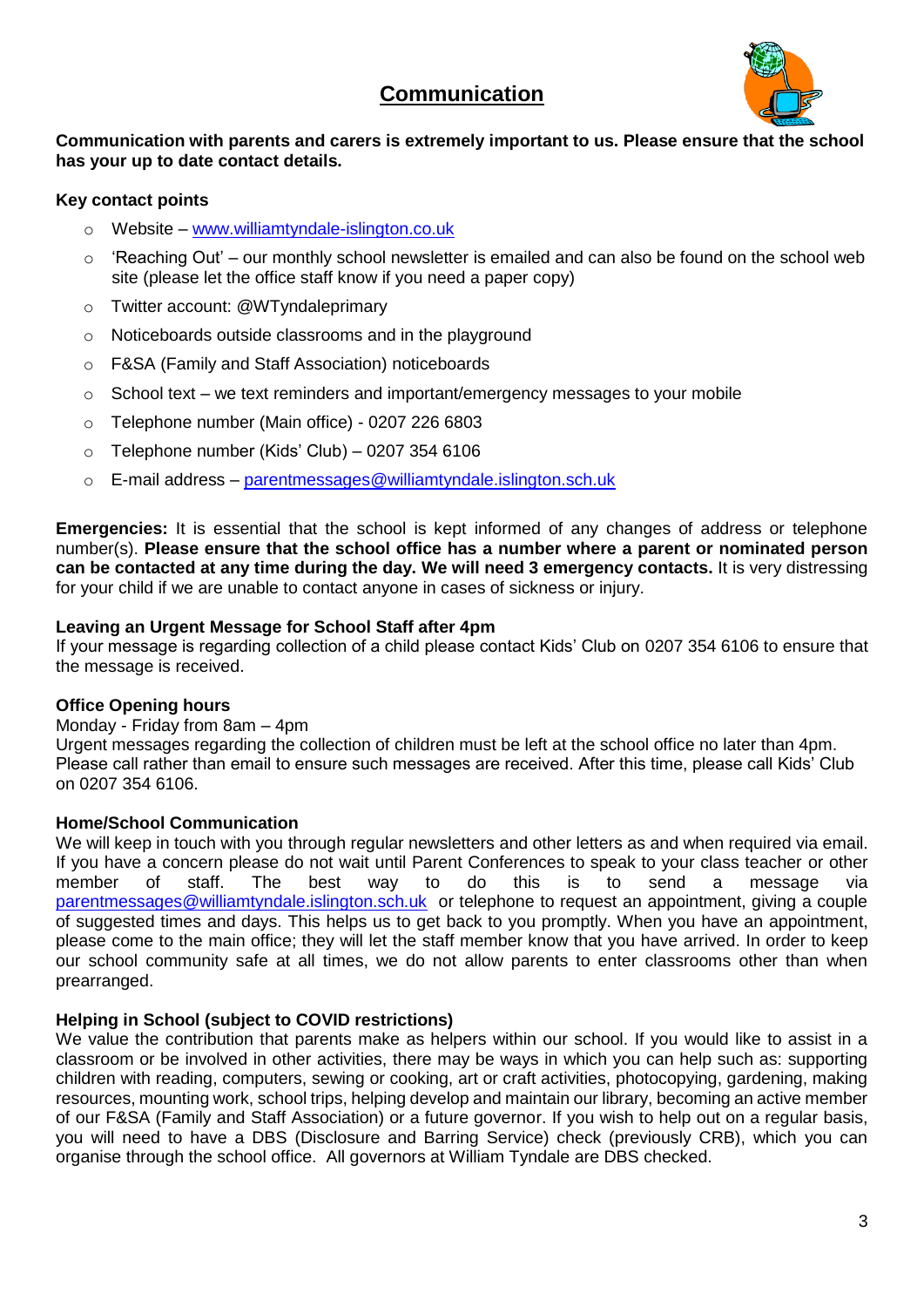

# **Scheduled teacher to parent meetings**

| September/October | A parent meeting is held to outline the aims and expectations for the year.<br>Parents join together and listen to the class teachers speaking about the year<br>ahead. Resources will be shared that will explain the level of expectation for<br>the year group linked to the National Curriculum. |
|-------------------|------------------------------------------------------------------------------------------------------------------------------------------------------------------------------------------------------------------------------------------------------------------------------------------------------|
| November          | An Autumn Term parent conference meeting will take place. You will be<br>invited to sign up for a ten-minute appointment.                                                                                                                                                                            |
| Feb/March         | A Spring Term parent conference meeting will take place. You will be invited<br>to sign up for a ten-minute appointment.                                                                                                                                                                             |
| June/July         | A written report will be sent home. Parents and Carers are welcome to make<br>an appointment to discuss the report with the class teacher if they have<br>comments or questions.                                                                                                                     |

Please do not feel that you have to wait for scheduled meetings to discuss any concerns or ask any questions about your child. Please arrange to see your child's class teacher in the first instance by making an appointment by emailing the school office [parentmessages@williamtyndale.islington.sch.uk.](mailto:parentmessages@williamtyndale.islington.sch.uk)

# **Behaviour**

Staff have very high expectations of children's behaviour. Children are rewarded with, for example, verbal praise, a visit to a member of the Senior Leadership Team, stickers, 'golden certificates' and 'praise postcards' (which are sent home).

When behaviour contravenes our whole school rights, school staff follow a system of steps to help the children understand and reflect, and to receive appropriate sanctions when necessary. These steps are altered appropriately depending on the age or needs of the child. Our Behaviour Policy is available on our web site.

# **Our whole school rights**

| We all have the right to be safe.                                                             |
|-----------------------------------------------------------------------------------------------|
| We all have the right to learn.                                                               |
| We all have the right to be listened to and respected.                                        |
| We all have the right to share our thoughts and feelings,<br>as long they do not hurt others. |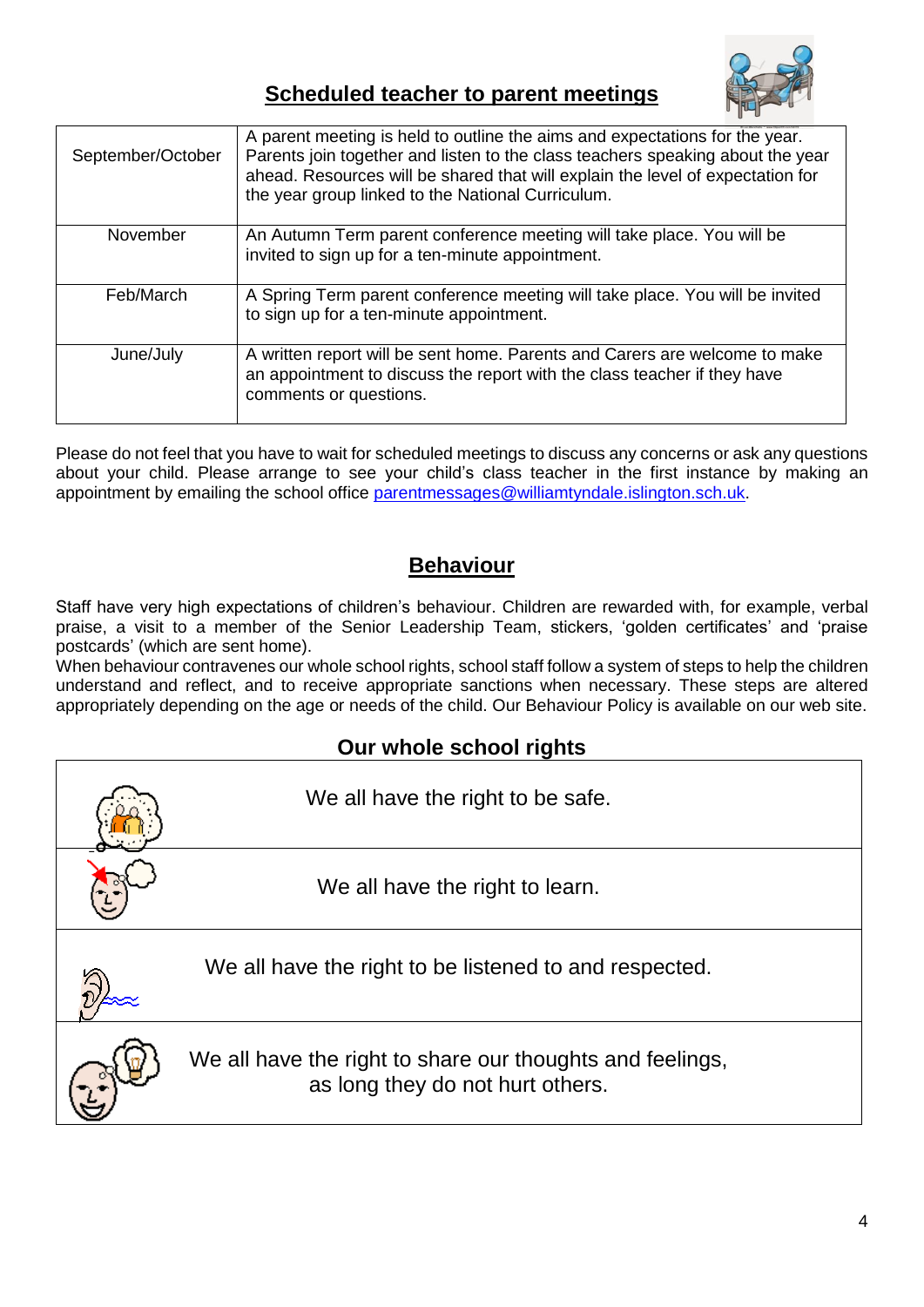# **Bullying**

William Tyndale's definition of bullying is: *'Bullying is when you deliberately keep making someone unhappy. You know you are bullying when you are choosing to hurt or upset someone with unkind words or actions again and again.'* Bullying, including cyber bullying, is not tolerated and we take it very seriously. Members of staff are trained to look out for and deal with bullying; we use PSHE and our Rights Respecting Curriculum as starting points for children to discuss issues. If you think that your child is being bullied please make an appointment to see your child's class teacher as soon as possible. Our anti-bullying policy sits within our Behaviour Policy.

# **Trauma Informed Practice**



William Tyndale School is proud to have been a part of Islington's Trauma Informed Practice in Schools programme (ITIPS). This programme, during which several Islington primary and secondary schools worked together, focused on ensuring an effective learning environment to support vulnerable children. This includes understanding how difficult experiences can affect children's development, helping children express their emotions in healthy ways, and enhancing our already nurturing and supportive environment. We know that reflecting on and improving these systems helps to build resilience for all our children, as well as our most vulnerable.



# **Punctuality and Attendance**



# **Punctuality**

Children are happier when they arrive punctually at school and their learning gets off to a fine start. We have many incentives to encourage children to arrive punctually, including class cups, certificates and medals. Please remember:

- o **The school gates open at 8.45 a.m.** and the **doors to the building open at 8.50 a.m.**
- o **School starts at 8.55 a.m.** but we give you a 5-minute grace period to account for unforeseen circumstances; therefore, any child arriving **after 9 am will be marked late.**

#### **Attendance (subject to COVID restrictions)**

It is really important to a child's feeling of security that they are brought in regularly and that parents arrive and depart promptly once they are settled. Children who arrive late can become distressed and find it hard to settle to their activities. Again, at home time, please collect your child promptly as they can become very anxious if you are late.

We award children medals and badges for 100% attendance and punctuality over a term and for over the whole year. Please note the following DfE requirements:

 $\circ$  If your child is sick please inform the school office on the first day of absence. If your child has suffered from vomiting or diarrhea, please keep them away from school for at least 48 hours after it has stopped in order to avoid infecting other children.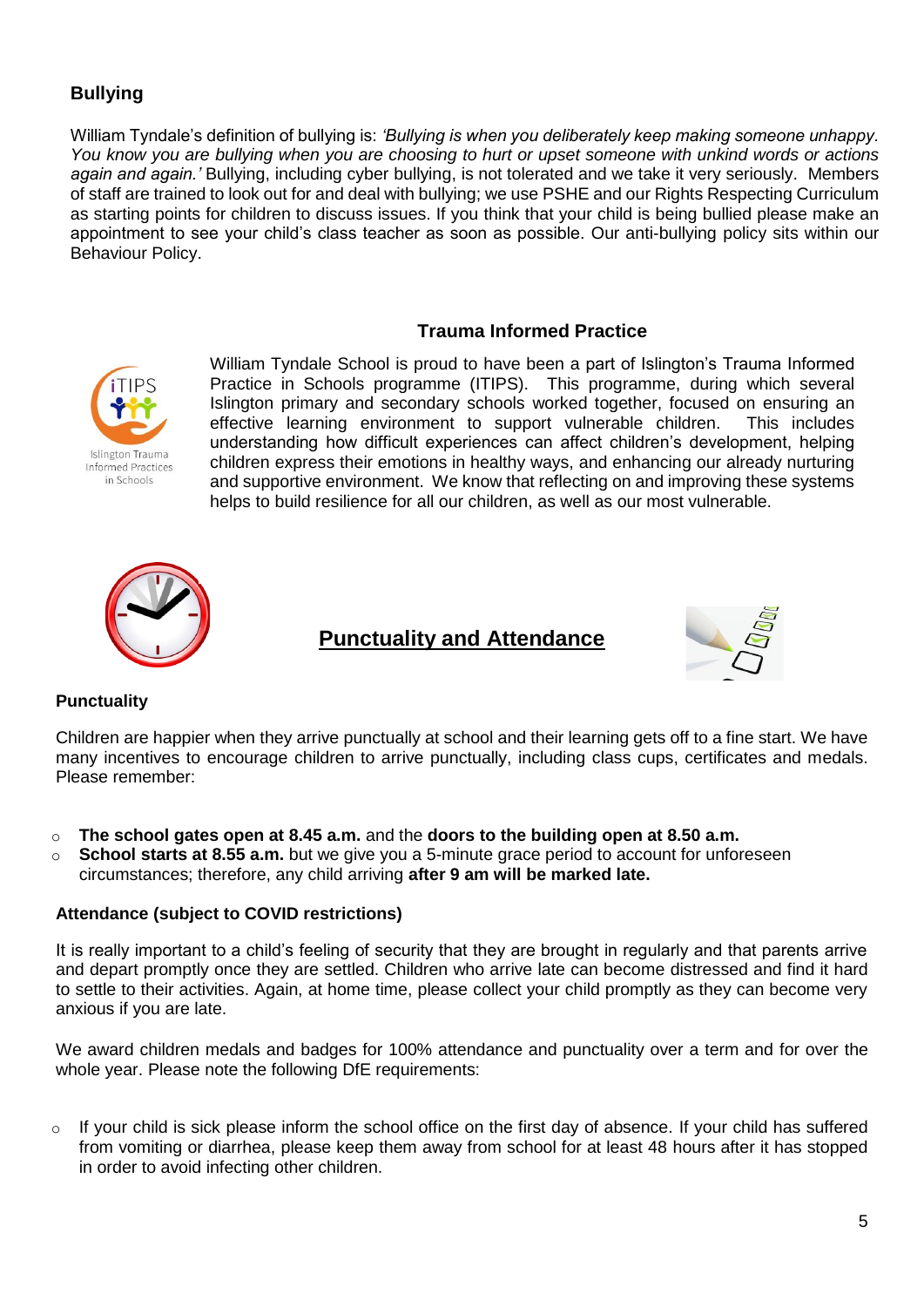- $\circ$  On your child's return to school please email or call the school office explaining why your child was absent. If your child is absent directly before or after a holiday, you will need to bring in medical proof to support the absence.
- o Please avoid making dental or medical appointments for your child during the school day; if an appointment is absolutely necessary, please show your appointment card (preferably in advance) to the school office as evidence for this absence.
- $\circ$  Any leave of absence has to be applied for, four weeks in advance, using the appropriate forms from the school office; each case is reviewed individually but please be aware that absence will be authorised in only the most exceptional of circumstances. **Holidays during term time will never be authorised.**
- o **Any unauthorised absence may result in an immediate penalty notice of £60 per parent per child from Islington's Educational Welfare Department.**

The school and Educational Welfare monitor attendance on a regular basis. We expect children to have **at least 95% attendance**. **If your child's absence falls below 95% then Educational Welfare will be in contact. A child is considered a persistent absentee once their attendance falls to 90%.**

Please let us know of any changes in your child's home life, routines or health that may affect their attendance or punctuality at school, so we can support you accordingly. If you would like any more details about punctuality and attendance, please see Penny in the school office.

# **Starting at William Tyndale School**



# **Before Your Child Starts at the School**

Children coming to William Tyndale for the first time in Nursery and Reception will receive a 'home visit' from their teacher and teaching assistant. They will visit your home at a prearranged time to chat with you and your child so that they have a better understanding of their background and interests and so that you and your child can meet the teacher and teaching assistant and ask any questions you might have.

A few months before starting school you and your child will be invited to a 'Play and Information' session. This is an opportunity for them to see the classroom and meet the class teachers and children with whom they will be working during their first year at school.

#### **Settling Your Child into William Tyndale for the First Time**

If your child starts at William Tyndale higher up the school, they will usually be given a 'buddy' within the class to support them, through their first school days, to find their way around the building and to play with at playtime and lunchtime. It is important that you bring your child to school on time – even if they are reluctant to come in. This will help them settle, seeing children arriving at the same time as them, and will make them feel more a part of the class. Subject to COVID restrictions, you may be asked by your class teacher to stay to help settle your child in the mornings. Usually, once the children are past Nursery age, they settle better when parents have left. It can be very distressing for parents, especially if you leave your child when s/he is upset but it is usually far less traumatic for children if this separation period is brief, helped by the parent or carer leaving promptly.

#### **Transition Between Year Groups**

At the end of every academic year, children will spend some time with their class teacher for the following academic year in the classroom that they will be taught in. Children are introduced to the class teaching assistant and are given practical information e.g. where the nearest toilets are, where to hang their coat, etc.

#### **Class Reorganisation at the end of Reception**

Children are placed in one of our two Reception classes when they start at William Tyndale. It is sometimes necessary for these classes to be reorganised before they go into Year 1 so that there is a balance of abilities,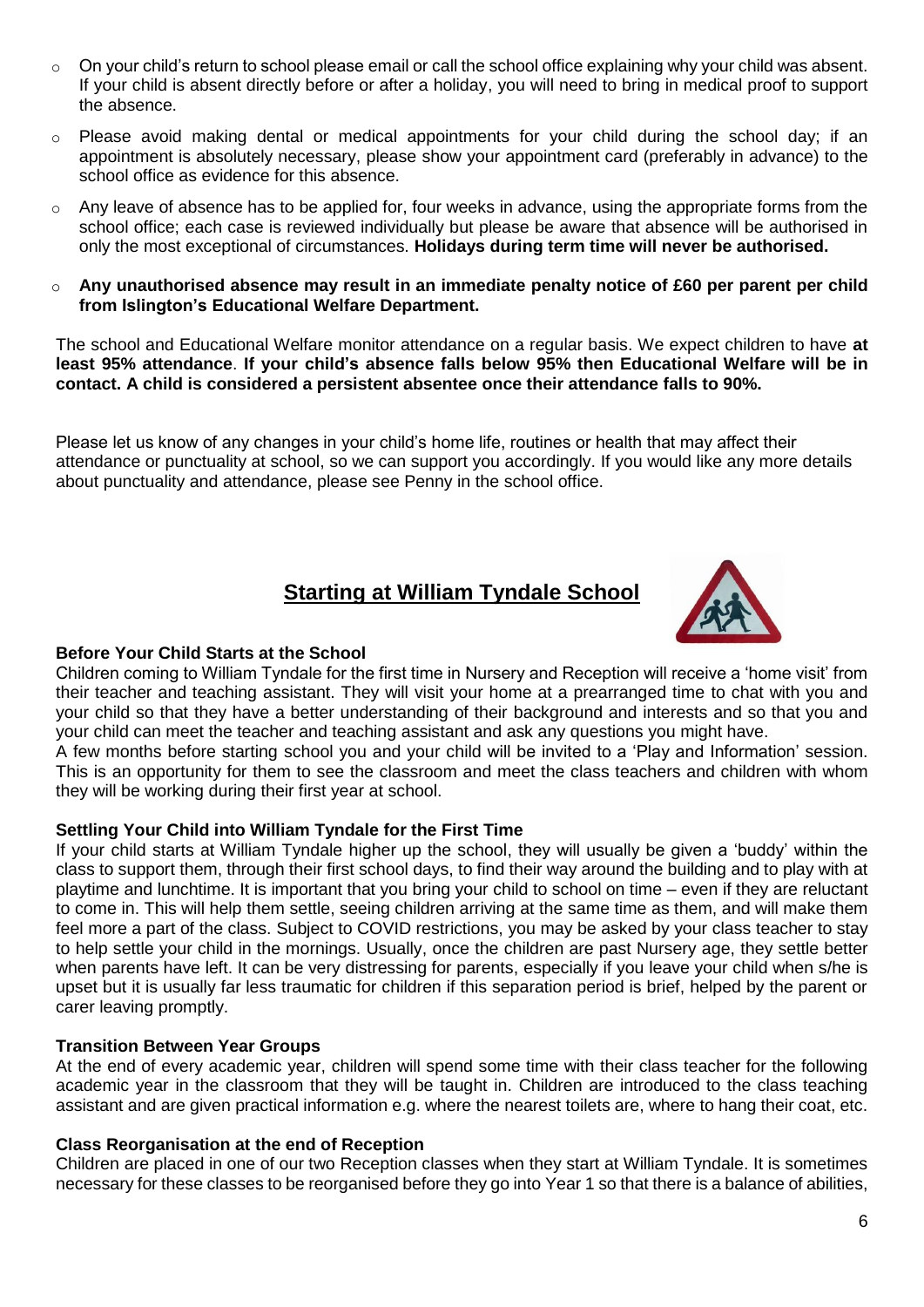ethnic backgrounds, boys and girls, etc. The new class is the one that your child will progress with through the school– children do not swap classes beyond this point.

# **Class names**

Every year, members of staff give suggestions and vote on themes for class names for the following academic year.

# **Dropping Off and Collecting Your Child**



The school day begins at **8.55am** for ALL children with children arriving after **9am** being marked late in the register.

# **Gates**

- All children should arrive and depart via the main gates, **Upper Street** or **Sable Street**. Staff will be available to help guide you and your child/ren as appropriate.
- Entry at both gates in the morning will be **between 8.45am and 9am** and in the afternoon **between 3.10pm and 3.40pm**. **This ensures safety for the children in school.**
- **Kids' Club pick up will be via phone –** staff will bring your child/ren to **Sable Street gate.**
- **Access at all other times** will only be through the **Upper Street gate** buzzing in system**.**
- **Richmond Grove gate** will no longer be in use for drop off and collection.

# Nursery, Reception and Year 1

- **Nursery, Reception and Year 1** children can be dropped off and collected at their external classroom door. **Dropping off** time is from **8.50am**. The doors will **close at 9am.** Late children will have to enter via the school office, where a member of staff will collect them and take them to their classroom.
- The **Nursery** door will open for **collection from 2.45pm** and **close at 3pm**. If you wish your child to stay beyond this time, there is a charge.
- **Reception and Year 1** doors will open for **collection from 3.15pm** and **close at 3.30pm.** Children staying on at Kids' Club will be taken there by staff.
- Any children not collected by 3.30pm will be taken to Kids' Club. Kids' Club charges will apply.

# Year 2

- **Year 2** children should line up between the Upper Street and first internal gate in the designated area marked on the ground **no later than 8.55am,** at which point they will be taken to their classrooms by their teachers and teaching assistants. Children arriving later than 8.55am must enter via the school office, where a member of staff will collect them and take them to their classroom.
- The children will be brought down to the playground to be **collected from 3.20pm** at the same point and **no later than 3.30pm**.
- Any children not collected by 3.30pm will be taken to Kids' Club. Kids' Club charges will apply.

# Years 3, 4, 5 & 6

- **Years 3, 4, 5 & 6** children should enter the main building **unaccompanied at 8.50am**.
- **Years 3, 4, 5 & 6** children should be collected by parents from their designated playground areas.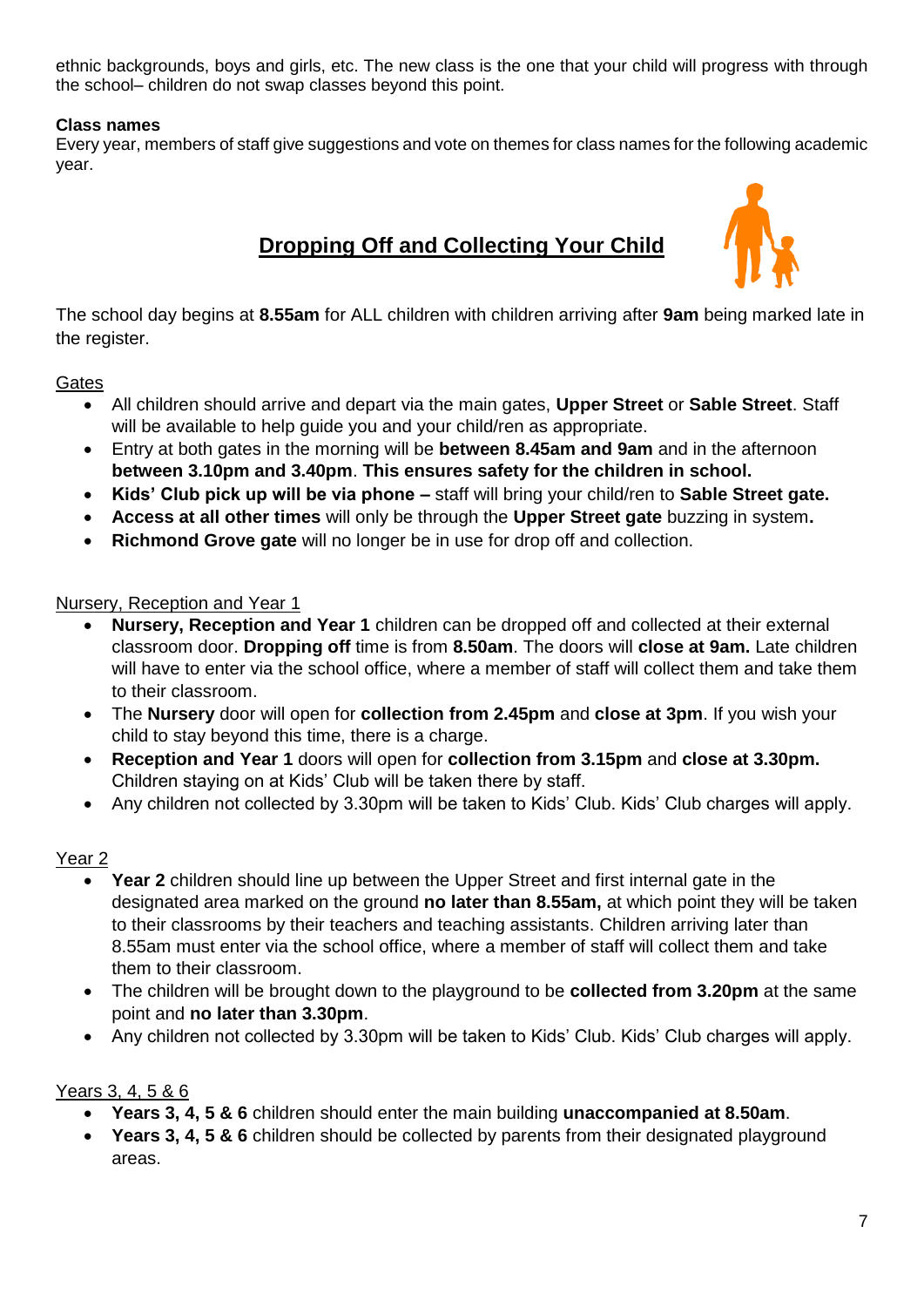- o **Year 3** will line up **behind the KS1 fort from 3.20pm to be collected no later than 3.30pm.**
- o **Years 4, 5, and 6** will line up on the **upper pitch outside Kids' Club from 3.20pm to be collected no later than 3.30pm.**
- Any children not collected by 3.30pm will be taken to Kids' Club. Kids' Club charges will apply.

If your child is not collected on time at the end of the school day - they will be taken to Kids' Club and you will be charged.

#### **Other People Collecting your Child**

Please make sure that you have completed the Google Form that was sent at the start of the year so that the school has a record of who has permission to collect your child/ren. It is also important that your child knows who is collecting them at the end of the day. We cannot let any child go home with someone else, **even if we know who they are**, unless you have given your permission for this to happen. *In a rare, unavoidable emergency only*, if you are unable to collect your child at 3.30pm, please telephone the school office, so that a message can reach your child and their teacher before home time. If your phone call is later than 4pm, please contact Kids' Club on 0207 354 6106 to ensure that the message is received.

We ask that you closely supervise children at the end of the day. They should be with you at all times, and not allowed to play on any school play equipment. Thank you for supporting us in keeping everyone safe. **We expect everyone, including adults, to walk scooters and bicycles on and off the school premises.**



# **Curriculum**

**We are a Unicef Gold Award Rights Respecting School.** This award recognises William Tyndale's achievement in putting the United Nations Convention on the Rights of the Child into practice within the school and beyond.

Unicef works with schools in the UK to create safe and inspiring places to learn, where children are respected, their talents are nurtured and they are able to thrive. The Award recognises that these values are embedded in our daily school life, giving our children the best opportunity to lead happy, healthy lives and to be responsible, active citizens.

#### **Curriculum**

Curriculum information for each year group is accessible on the school website. This details what your child will be learning about in each subject and any trips which the class teacher already knows about as well as any special projects. In addition, at the beginning of each new academic year, parents are invited to hear their child's year group teachers present information on learning areas for the year as well as ways in which you can support your child at home. A more detailed breakdown of the curriculum areas will also be shared. From time to time there will be whole school themed weeks e.g. science week, when the timetable might be different, as special visitors, trips and events are planned in. Please follow the school on **twitter @WTyndalePrimary** to see more of our exciting learning.

#### **Essential Skills**

Our Gold awarded enterprise curriculum (Skills Builder) teaches the children eight essential skills:

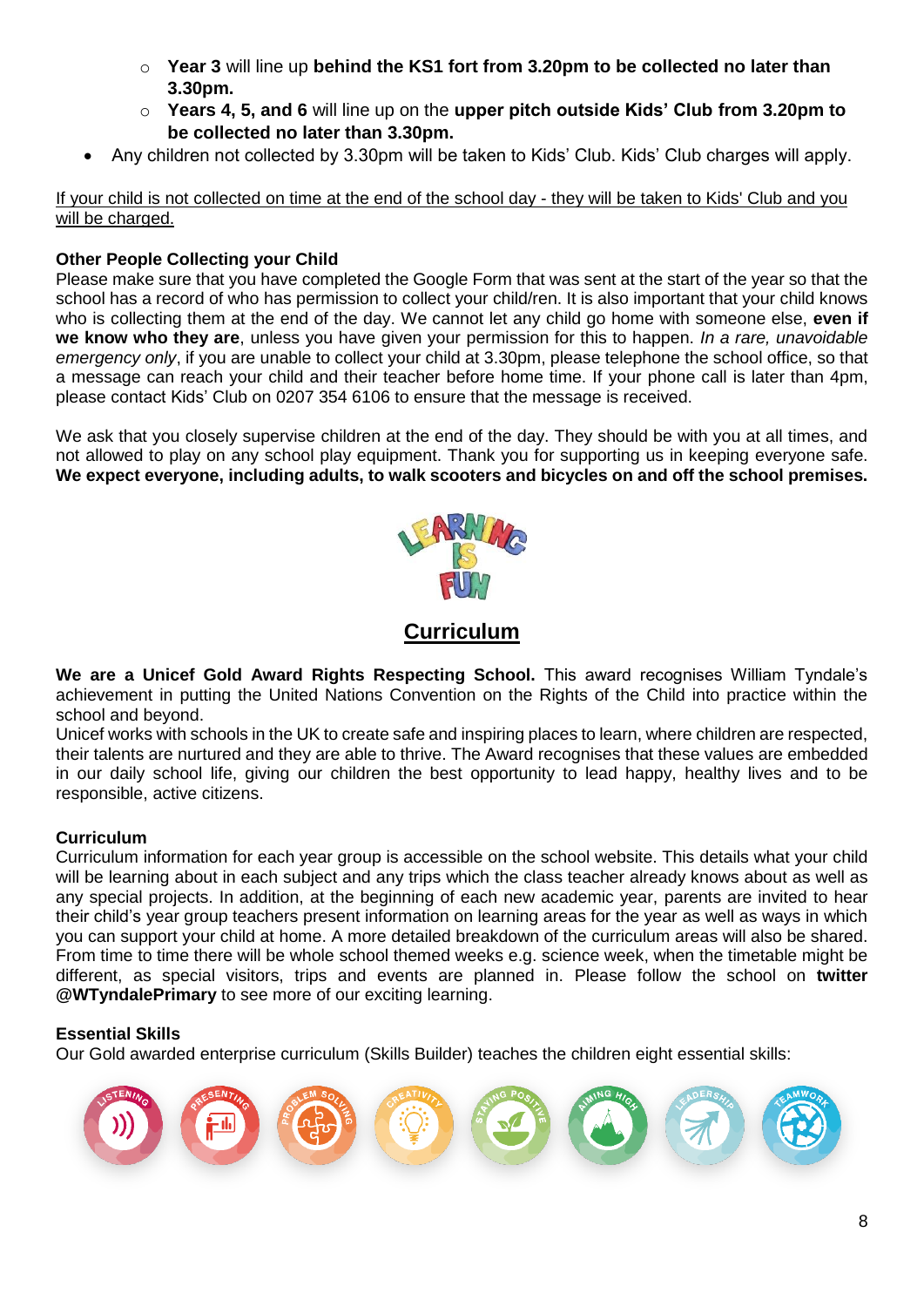We highly value the development of these skills in our children, as well as an understanding of the world we live in, by demonstrating positive behaviours and independent thinking. As an Enterprise and Rights Respecting School, we focus on one Skill and one Right every month and our weekly 'Thoughts', generated by our pupils, underpin these overarching themes. The 'Thought' is introduced in assembly on a Monday and children are celebrated for their work and achievements that may be linked to the Skill or Right of the Month in Golden Assembly every Friday. All children are encouraged to share their ideas for the 'Thought for the Week'.

#### **Relationships and Sex Education (RSE)**

Relationships and Sex Education is a key part of the school curriculum and it gives our pupils important opportunities to learn how to make responsible and well-informed decisions about their lives. Our programme, within the framework of the National Curriculum, is embedded in the PSHE and science programmes of study. It helps our young people to learn respect for themselves and others and to move with confidence from childhood to adolescence. The learning is tailored to meet the age, emotional and physical maturity and understanding of pupils. It includes knowledge of how the body functions, how it grows, how we change physically and emotionally, puberty and how a baby is born. We liaise closely with parents, particularly about the materials being used and when RSE is taking place, so that they can be prepared to answer questions within the cultural and moral setting of their home. Parents may request to withdraw their child from the sex education part of RSE, other than those parts which are integral to the science curriculum. Please speak with your child's class teacher if this is something you wish to do.

### **Educational Visits (subject to COVID restrictions)**

We aim to involve the children in a wide range of educational activities, both on and off the school site. In many cases we depend on parents accompanying us on school trips – do please support us by volunteering to help. If too many parents volunteer we may need to 'pull names out of a hat'. It is the policy of the school to request voluntary contributions towards costs for visits in school time. These sorts of trips can only run if sufficient funding is forthcoming.

#### **Equal opportunities**

Equality of opportunity is offered to all. All staff work to ensure that every child has equal access to the curriculum. It is vital that we all work together to make this possible.

#### **School Travel Plan**

We have been awarded Bronze level for our school travel plan. Part of our work includes cycle training and road safety projects.

#### **Class Assemblies**

Once a year classes produce their own assembly which they perform to parents and carers. Children summarise learning which has happened so far in the term or academic year as a way of letting you know what they are studying in class. You will find details of such assemblies in 'Reaching Out (online school newsletter).

#### **Daily Assemblies**

There is a daily assembly, which takes a variety of forms. Most have a Christian moral theme and others teach about world religions. It is an important time when the whole school or a phase comes together. Parents have the right to withdraw their child from these assemblies – please discuss this with the class teacher or Head Teacher. Pupils, who have been withdrawn, will be supervised separately by a member of staff. Once a week we have a special assembly to introduce our *Thought for the Week* (linked to our Skill of the Month). There is also a 'Golden assembly' where individual children are praised for particular achievement or effort in the past week. Singing assembly takes place once a week.

#### **Christmas Concerts**

In the weeks before Christmas, Foundation Stage, Key Stage One and Key Stage Two put on performances to parents. These differ from year to year and details will be sent to you in advance along with specific times. There is usually a request for parents to help with costumes!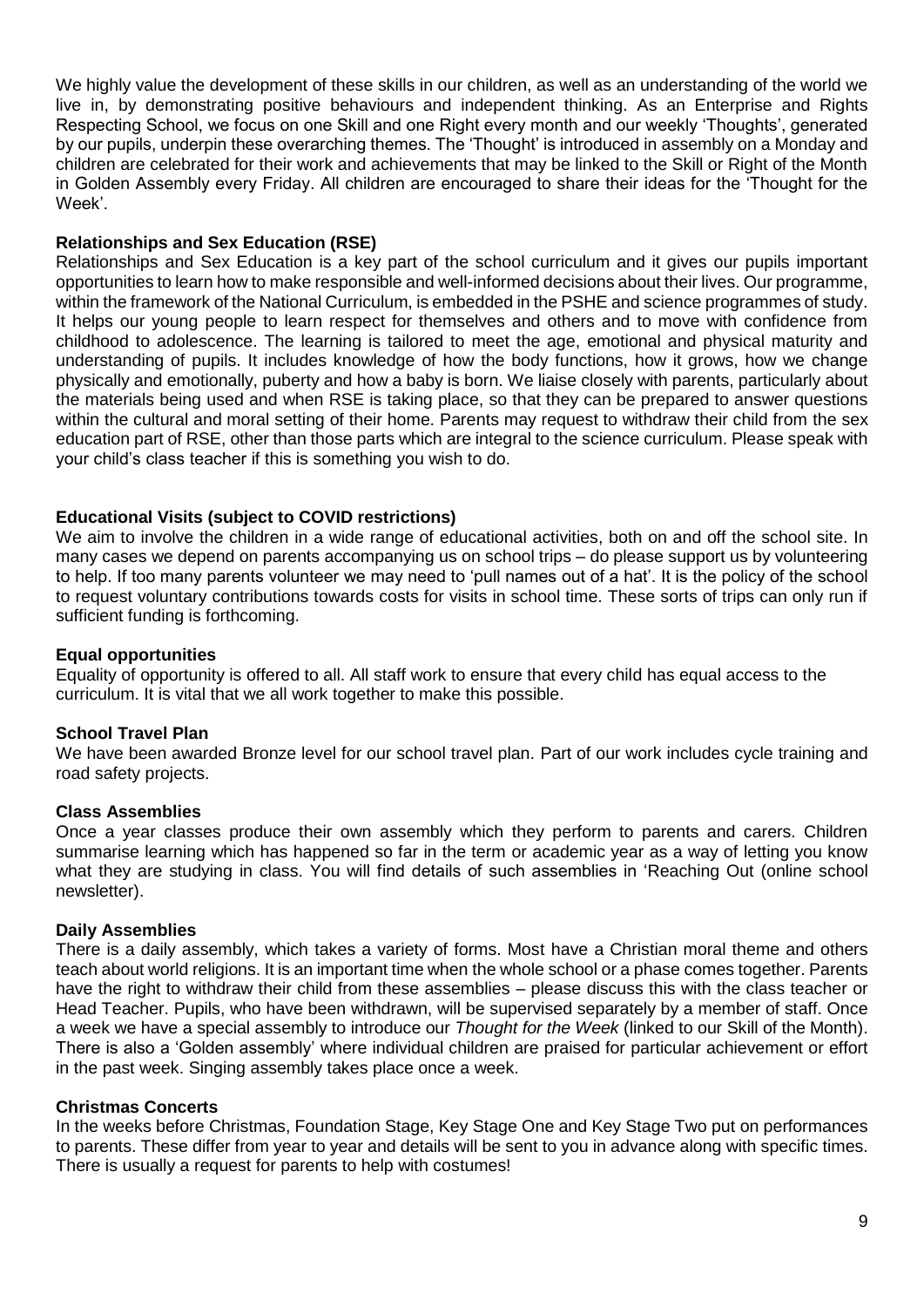#### **Instrumental Lessons**

Recorder is taught to pupils in Year 3. This is free to families, as it is paid for by the school. From Year 4 to Year 6 pupils can choose to carry on learning recorder. Lessons are also offered in flute, violin, cello, clarinet, and brass. We do not provide individual piano lessons for pupils. For more information, please read the Instrumental Policy on the school website. From time to time, if your child is learning an instrument at school, there will be an opportunity for them to perform to parents and carers. Details of such concerts will be given either in individual letters from their instrumental teacher or in the main school's newsletter.

#### **Helping Your Child at Home**

It is extremely important to talk with your child as much as possible and listen to your child when they are talking to you. This will impact on all areas of learning. There is a lot of information on how you can support your child's learning at home our website under 'classes'. In the year group meetings for parents, held at the beginning of the year, class teachers include sharing ways in which you can support learning at home. This is usually in the first two weeks of term so look out for details.

#### **Library visits**

From Reception, your child's class will visit the school library once a fortnight and will be able to take a book out of the library to keep in school.

#### **Year 6 Residential School Journey**

Currently this takes place in the summer term, when the children take part in a week of adventurous activities, such as abseiling, climbing, orienteering, quad biking, canoeing and archery with PGL. This is an optional extra venture and children who do not take part, for whatever reason, will remain in school, where a full curriculum will be offered. Children from families entitled to certain benefits receive financial support for this trip. You will receive further information when your child reaches the end of Year 5.

# **Clothing**



We do not have a school uniform at William Tyndale, however, there are some guidelines to help ensure safety and practicality.

**Be prepared** At William Tyndale, some learning e.g. gardening takes place outdoors as well as indoors. If rain is forecast please provide waterproof shoes and a coat/jacket. Similarly, when the weather is hot and sunny please provide a sunhat and a labelled bottle of water. Please put long lasting sun cream on your child before they come to school.

**Footwear** Footwear should be comfortable and practical. Please avoid open-back or open-toe shoes as these do not give full protection to feet – especially when running and climbing in the playground.

**Jewellery** Children are permitted to wear watches and stud earrings – no hooped earrings or necklaces of any kind are allowed as they present serious health and safety problems.

**Nail polish, hair dye and temporary tattoos** We know how tempting it is for children to experiment with adornments but ask you please not to let your child do this in school. It can cause upset and jealousy.

**What not to wear** Please do not send children in their best clothing. Glue, pens, highlighters, and felt pens are used daily at William Tyndale. Children also have access to paint, clay and other art resources which can mark and stain clothing – aprons are worn for messy art lessons but do not offer guaranteed protection.

**Lost items** We do our best to best to ensure that children's clothes remain in correct places; however, with 450 children on one site, it is inevitable that there will be mix ups and lost clothing from time to time. Please label your child's clothing to help avoid confusion. Lost property is hung on the hooks of the Wild Garden fence, outside the entrances to the Morris Building toilets.

**PE Kit** As PE is part of our curriculum, there must be a valid reason (accompanied by a note from a parent/carer or doctor) for a child not to participate.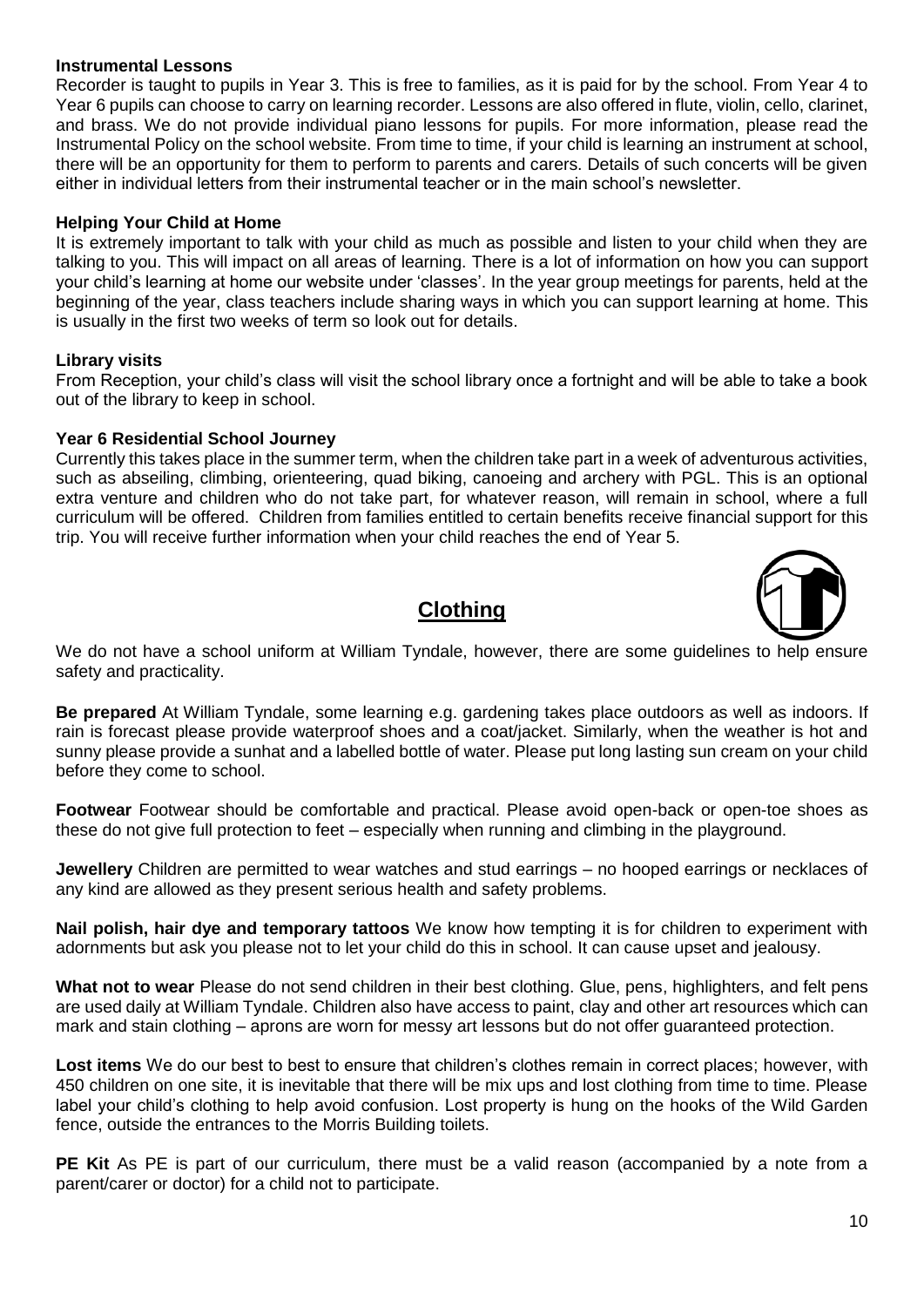There is no compulsory PE uniform but in order to help avoid injuries and are comfortable during lessons we request that children have the following clothing available on days when they have PE lessons:

- **Nursery, Reception and Year 1, 2 and 3** children may come to school dressed in appropriate clothing so that they do not need to get changed for the PE lesson. Trainers are needed for outdoor sessions and some indoor lessons. Children will be barefoot for activities such as dance and gymnastics. Tight fitting, stretchy trousers should be worn on PE days. No jeans/baggy trousers or trousers with tassels, etc.
- **From Year 4 upwards** children are expected to have a PE kit comprising a **separate change** of appropriate clothing: t-shirt, shorts/tracksuit bottoms, trainers/plimsolls. Children without this kit will be expected to write up observations and evaluations of the activity they are missing.















• Children in Year 4 have swimming lessons over a two-week period in the Spring Term. This year, Year 5 will have swimming lessons (these were unable to go ahead when the children were in Year 4 due to COVID restrictions). As it is part of the curriculum, every child will be expected to attend swimming lessons unless a doctor's note has been provided to explain otherwise. If a child does not have their swimming kit they may be given a school kit so that they can join the lesson. Pool staff will not let the children swim unless they have the correct swimming clothes: girls – one-piece swimming costumes (no bikinis) and boys – tight fitting, short swimming trunks (no baggy shorts). Swimming caps must be worn and goggles are not permitted unless a goggle consent form has been completed. Please ask in the school office if you need a consent form.



# **Accessibility**

There is a disabled access lift to the middle and top floors. There is also a disabled access lift in the Morris Building which comprises Kids' Club and our Art Studio**.**

# **Break Times / Lunchtimes / Snacks**

Please support our Healthy School policy, which only allows children to eat healthy snacks at break time – fruit or vegetables, not crisps, food bars or sweets. **We are a nut free school.** Our school kitchen provides facilities for children to eat a fresh and nutritional meal cooked on the premises or a packed lunch in the dining hall. If you give your child a packed lunch, please do not include fizzy drinks, crisps or sweets. If your child forgets their packed lunch, we will try to contact you so that you can bring in their lunch. If, however, we are unable to contact you, we will provide your child with a school meal. You will be sent a copy of the menu to keep at home; it is helpful if you can discuss the menu with your child in advance to help them make choices.

Fresh fruit is provided every morning for all Foundation Stage children and Nursery children also receive a carton of milk. In Reception, the children are encouraged to choose a piece of fruit and pass the bowl on to their classmate, which helps practice turn taking.

In Nursery and Reception your child's teacher, as well as the lunchtime supervisors, will be on hand to help your child during lunchtime in the dinner hall.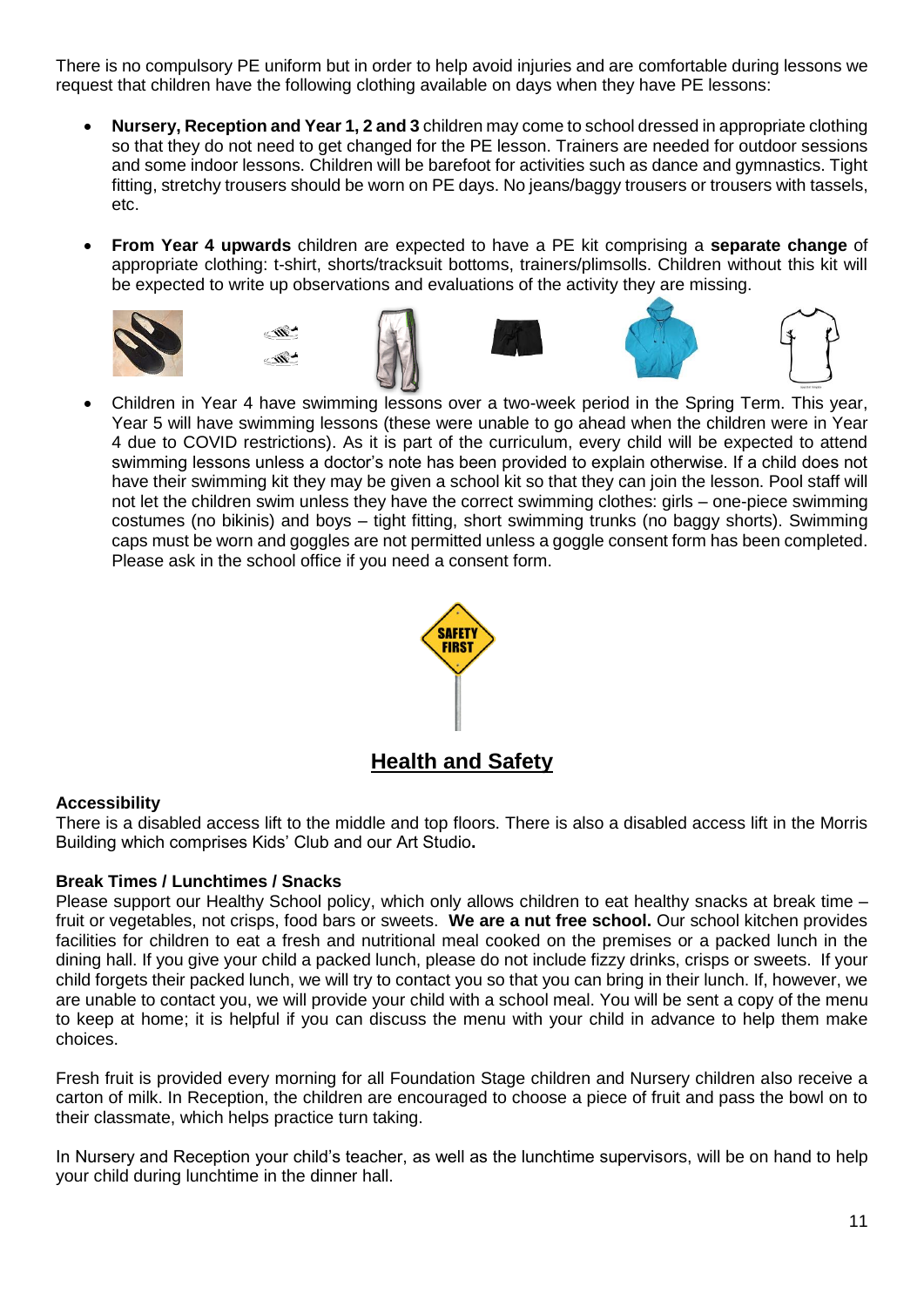#### **Prams and Pushchairs**

The London Fire Brigade has told us that no buggies, prams or pushchairs be brought into the school building. They should be left in the playground, although the school cannot accept responsibility for them.

#### **Bicycles and Scooters**

We encourage the use of bicycles and scooters to travel to and from school and ask you to dismount once on school property, using the bicycle pods at the Upper Street entrance to park. **Please help us keep everyone safe by not propping cycles or scooters up against walls in the school grounds.** Please also note that the school cannot take responsibility for these; they are left at your own risk, should they get broken or stolen, etc.

#### **Car Parking**

We understand that some of you may need to collect your children by car; if you do, please help us maintain good neighbourly relations by making use of public parking spaces and not blocking exits.

#### **Dogs**

Please do not bring dogs onto the school site or leave them tied up close to the entrance. This frightens a number of our children and, in addition, we want to keep our site free of mess. We ask your cooperation in this.

#### **Fire Drills**

Our fire bells are tested weekly and a fire drill will be held each term, to ensure swift and safe evacuation of the building. Children will be carefully and sensitively made aware of the fire safety routines, in order to raise awareness and reduce anxiety. If you are in school and the alarm sounds, leave by the nearest exit and assemble on the sports pitch.

#### **Smoking and Alcohol**

Our school buildings and grounds are designated no smoking areas, so please extinguish cigarettes before entering the school site. This includes the internal buildings, playground, car park and paths. Please do not smoke if you accompany children on class trips. Alcohol is not permitted to be consumed on the school site when children are present; this includes fetes and other functions where children are on site. Exceptions can be made at the discretion of the Head Teacher where permission is sought in advance e.g. a school evening function which is open to adults only.

#### **School Nurse**

The School Nurse comes into the school from time to time. She reviews children's vision, hearing, height and weight as well as addressing concerns class teachers and/or parents/carers may have. Consent from a parent/carer is required before a child is seen for health reviews or assessments.

#### **Allergies**

Should your child have any allergies, please ensure that the school has your child's most recent care plan. It is also essential that the school has appropriate medication, which will be kept in the School Office.

#### **Infectious Illnesses/Diseases**

If your child contracts any infectious disease or illness, including childhood illnesses, please inform the school. If necessary office staff will be able to tell you how long your child should be kept off school to help prevent spread to other children. Please note that, if your child has vomited or had diarrhoea, they cannot attend school for **48 hours**.

#### **Medicines**

Our policy is that school staff do not administer any medicines whatsoever unless part of your child's care plan. We cannot store medicines on the premises, with the exception of asthma pumps, treatment for diabetes and EpiPens. If your child is well enough to return to school but needs continued medication e.g. antibiotics, arrangements can be made for you to come into school to administer the medication.

#### **Bereavements**

When there is a loss of a member of our school community, such as a parent, child or staff member, it is a difficult time. Pupils will be supported when they experience family bereavements and other significant losses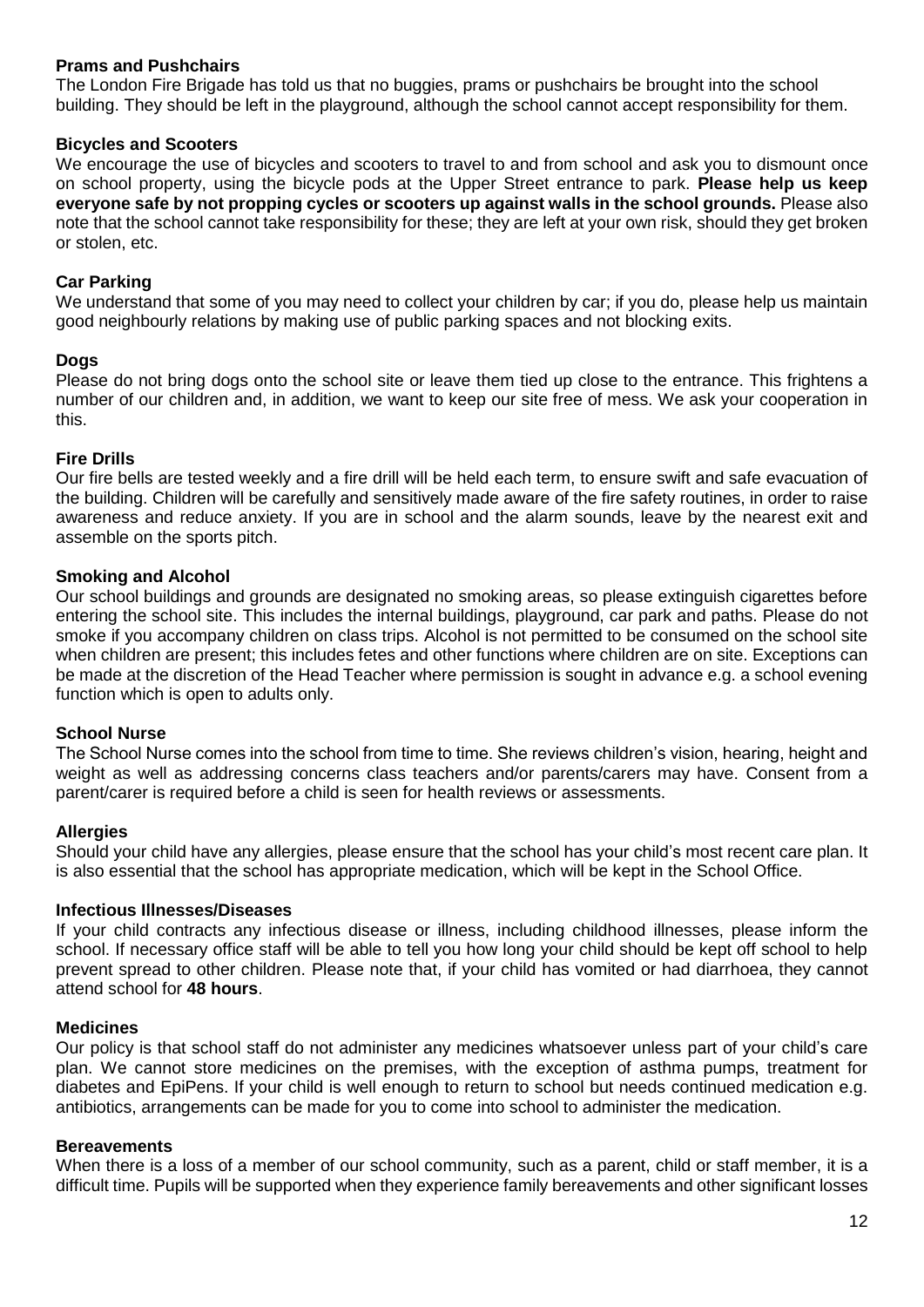in the course of their lives while they are at school. Bereavement will be managed with the utmost sensitivity by all staff; and our Pastoral and Safeguarding Lead, Corinne, will support families, in accordance with our Bereavement Policy.

### **Child Protection**

Our first priority is your child's welfare and therefore there may be occasions when our concern about your child means that we have to consult other agencies before we contact you. We will try to contact you if we have permission from Children's Social Care to do so. There are many agencies that support children's welfare in Islington. If you would like any support, the school can help you with this. The Designated Safeguarding Lead (DSL) for Child Protection is Corinne.

#### **Children with Special Educational Needs and Disabilities (SEND)**

We expect to respond to all our children's needs and recognise that each child may well have a special need at some point in their school life. This need may be medical, educational or related to a disability.

In the Foundation Stage we aim to identify and support children with needs as soon as possible. Early intervention can often solve a child's difficulties.

Children whose needs go beyond the resources and expertise of the class teacher or the Special Educational Needs and Disabilities Coordinator (SENDCo) will be referred to the appropriate outside agency after consultation with parents or carers.

Our school building is wheelchair accessible. A lift is located near the stairway by the school office.

### **Security**

Keeping your child safe is a priority for us. The Governing Body's Premises Committee meet regularly to review school security. The school seeks advice from the Department for Education, Islington Council, Police, Fire and Rescue Service and security specialists, whose recommendations form the basis of a priority plan of action.

Our gates are kept locked at all times, apart from the beginning and end of the day, and the school office staff will 'buzz' people in and out of the premises during school hours. Please help keep all the children safe by not opening external doors or gates to other adults or letting them come in behind you, as you enter. It is important that the office staff know who has entered the premises during school hours.

To assist with our security procedures, we request that all school visitors report to the main office, where they will be asked to sign in via our electronic signing–in system. Visitors will also be required to show photographic identification and will be expected to wear a visitor's badge while on our school site.

#### **Emergency School Closures**

Rarely, there may be times when the school has to close due to unforeseen circumstances e.g. sudden loss of water supply, sudden loss of power and or heating during the winter months, hazardous weather conditions, etc. In accordance with our Emergency Plan, as soon as the Senior Management Team is aware that such a closure is needed, a text message will be sent out to parents alerting them. If the closure is part way through a day and children are already on site you will be asked to collect your child. If the closure is apparent before the start of the school day, you will be informed via email and/or text message. We understand that such closures can be very problematic for parents and carers but we can assure you that every effort will be made to avoid closures if possible.

#### **Community Emergency**

In the event of an emergency affecting the community, children would be supervised until parents/carers are able to collect them. We would require permission, as usual, to allow children to leave with any other person.

#### **Mobile Phones**

If your child is in Year 6 and needs their mobile phone to make home time arrangements, switched off phones (labelled with your child's name) may be handed in to the school office on entry to school. They can be collected at Kids' Club at the end of the day.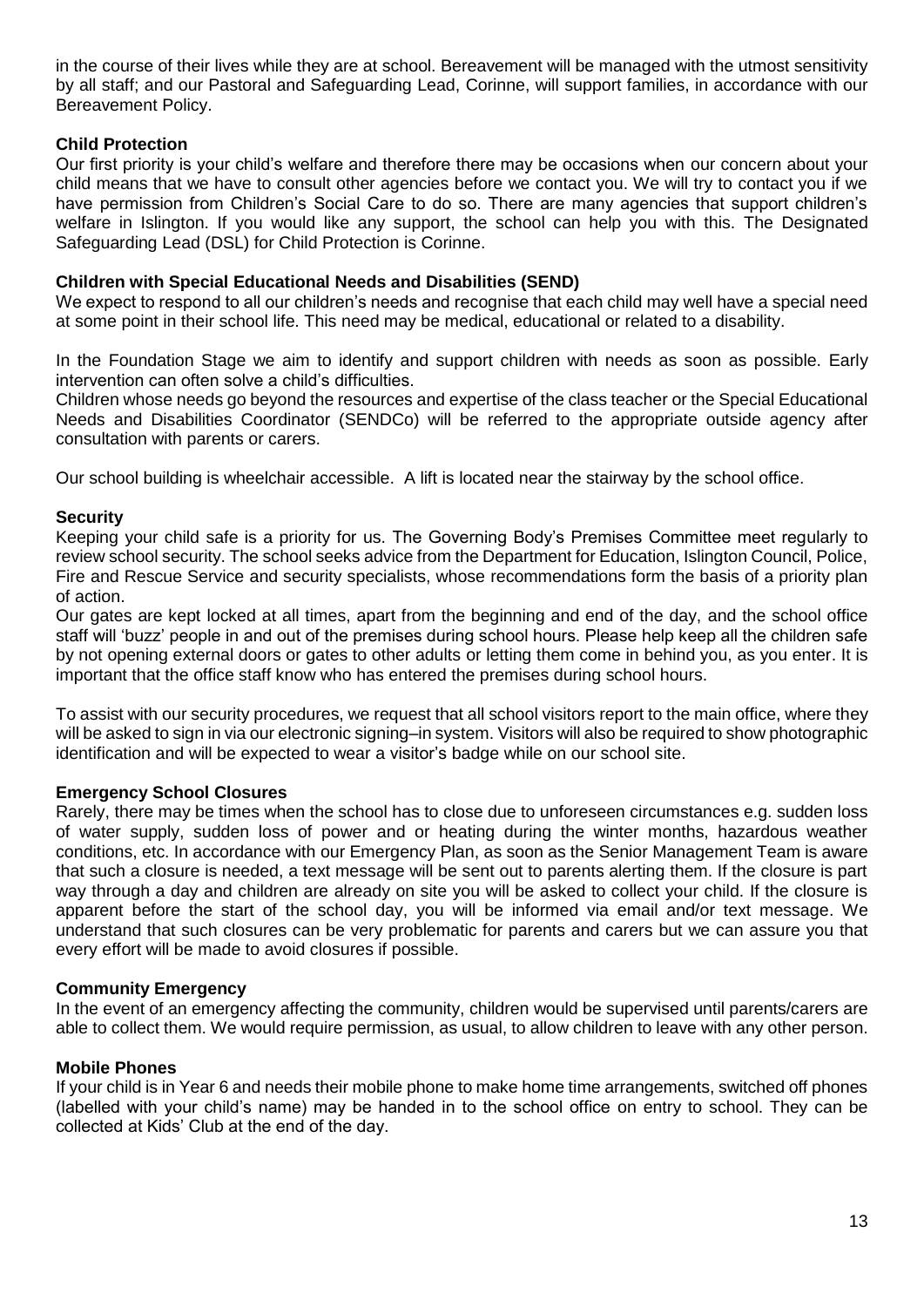# **Kids' Club and After School Activities**



Throughout the year we run a number of activities and clubs. These vary from year to year depending on demand e.g. drama, gymnastics, ballet, street dance, karate, football, netball, chess. We also take feedback from children through school council and pupil questionnaires. To sign up for a place in a club or activity you would usually need to sign up via School Money (our secure online payment system). A text message is sent to let parents know that clubs are available for booking. When you sign in you will be able to see what is available. Places are allocated on a first come first served basis. Spaces for some clubs fill up quickly.

### **Kids' Club and Breakfast Club**

The ground floor of the Morris Building is used for 'Kids' Club' (3.30 pm – 6 pm) and 'Breakfast Club' (8 am – 8.50 am). This means that, for a charge, we are able to offer care for children who attend William Tyndale School from 8 am to 6pm. Staff at Kids' Club plan activities for attending children and offer them a snack in line with our Healthy Schools status. The activities are subject to change depending on the weather or the popularity of the activity.

**Breakfast Club** is a drop-in service and costs £6 a day. There is no need to book in advance. Entrance is via the Upper Street gate.

**Kids' Club** can be booked on an **adhoc basis** (at a daily rate of £12) or as a block booking. You can book via the School Office. We would be very grateful if you could inform us if your plan changes on the day and you are collecting your child at 3.30pm.

### **Collecting your child from Kids' Club**

Please call the Kids' Club number to collect your child/ren on **0207 354 6106** or **07398006395** and a member of staff will bring your child/ren to the Sable Street gate. It is extremely important that children are collected from Kids' Club by 6pm. Late pick up will incur an immediate fine.

#### **Injuries at Kids' Club/Breakfast Club**

Regulations for Kids' Club/Breakfast Club state that if a child is injured during this 'out of school hours care' the parent must see and sign the first aid record, even if it is minor. A member of staff will talk with you about this if your child is injured.

#### **Complaints about Kids' Club/Breakfast Club**

If you have a complaint about the Kids' Club service, which you do not feel has been addressed appropriately by a member of staff or the Kids' Club Manager, please email the school office; a member of staff will inform you of the next steps you can take, in line with the school's complaints procedures.

#### **Holiday care**

We provide a play scheme during some of the holidays. Details of these will be sent to you in advance.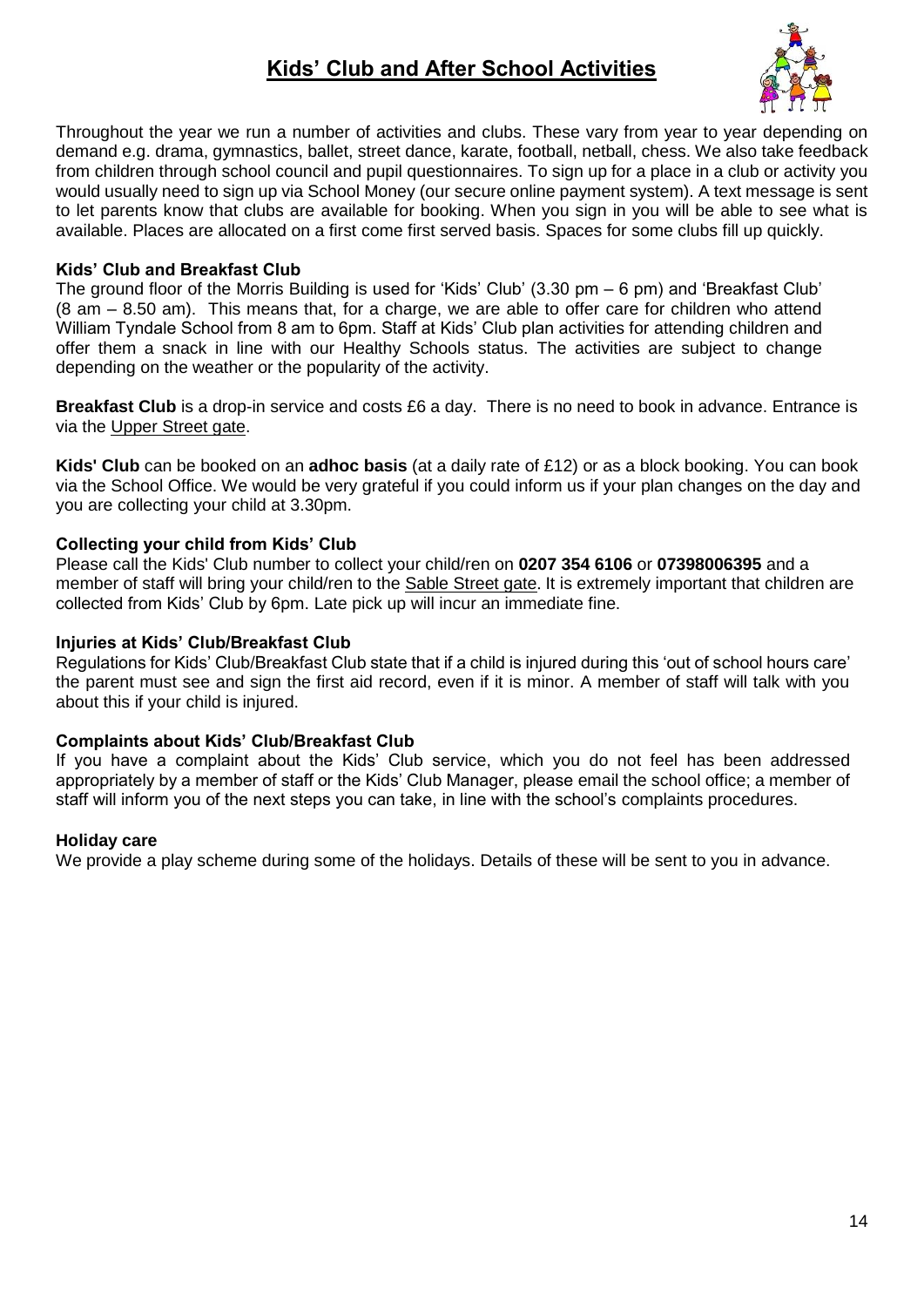# **Running of the school**



#### **Governing Body**

The Governing Body has responsibility for the general running of the school in the areas of finance, the curriculum, health and safety, premises, welfare and discipline, staffing, school meals and inclusion. As a body and working with the school staff, they have the overview of school policy in each of these areas. Our Governing Body is made up of the Head Teacher, parent governors (elected by parents), staff governors (including the Head Teacher) and community governors.

#### **Staff**

Teaching staff are trained and qualified to teach all primary year groups (although some may have a specialism or a preference for a particular phase group). Teachers are also fully qualified to teach all curriculum subjects. Some members of the teaching staff will have responsibility for overseeing an area of the curriculum. The Governing Body links with these curriculum leaders to gain an overview of their work. Class teachers and teaching assistants may change the year groups they teach in from one year to the next depending on school needs, individual preferences and development needs. There is a photo board with staff and governor names and roles outside the main school office. In all cases of staff absence, the school does its upmost to arrange cover that ensures learning continuity. If your child's class teacher is off on long term leave you will receive written communication of this.

#### **Professional Development of Staff**

Teaching staff and support staff undertake training to improve their delivery of our school curriculum and their understanding of the ways in which children learn. To provide for this training, the school is closed to pupils for five days over the year. These days are notified to parents well in advance, in the school's newsletter, to enable you to make provision for your child. In addition to this, curriculum leaders may have non-contact time for management duties, to update their knowledge of the curriculum and to help drive up standards in their subject. Senior staff regularly monitor standards of teaching and learning through the school and we constantly strive to ensure that we are delivering the very best education for our pupils. There is a statutory duty for all class teachers to have 10% of their teaching time out of the classroom: Preparation, Planning and Assessment time (PPA time). This means that most teachers will be out of class on a weekly basis for half a day.

#### **Family and Staff Association (F&SA)**

All parents and members of the school community can get involved, even if they only have a small amount of time available, and all parents automatically become members of the F&SA when they join our school. There are many ways you can help and support your child through the F&SA. Offering to help before events or at other times during the year is so valuable – it really is a case of 'many hands make light work'. It doesn't matter if you can't help on a regular basis, or even if you can't come into school. There are always little jobs that can be done from home if you have half an hour to spare e.g. wrapping gifts, preparing raffle tickets, etc. We really couldn't achieve what we do without the unseen 'army of help' that exists in school. You can volunteer to be a Class Rep or Committee Member. A class rep's job is to liaise between the teacher, the other parents in the class and the FSA committee. During the Annual General Meeting (AGM) you can attend and give us your ideas for fundraising events. Parents also organise weekly Tyndale Treat Stalls and a summer fair to raise money for the school. Treats are sold on a Friday outside the main office to raise funds for classes. Please speak with Class Representatives for more information. Other fundraising and community events are held throughout the year details of which can be found on F&SA notice boards and in the school's newsletter.

#### **William Tyndale Charitable Trust**

The William Tyndale Charitable Trust was established in 1996 to help raise funds for vital school improvements. Over the past decade, the Trust has helped finance a number of major capital improvements to the school and its premises, including renovation of the Morris Art Building and the Kids' Club, the new playground, the purchase of a new performance stage and, in April 2010, the completion of the school Astroturf sports pitch. The Trust is run by a small group of volunteers made up of parents, staff, governors and friends of the school. Its income derives from one-off events and, more importantly, from regular donations from parents, grandparents, and alumni who wish to make on-going, tax efficient contributions to the school. If you would like to donate on a regular basis to the Trust, please email the school office or download a form from the Trust section of the website.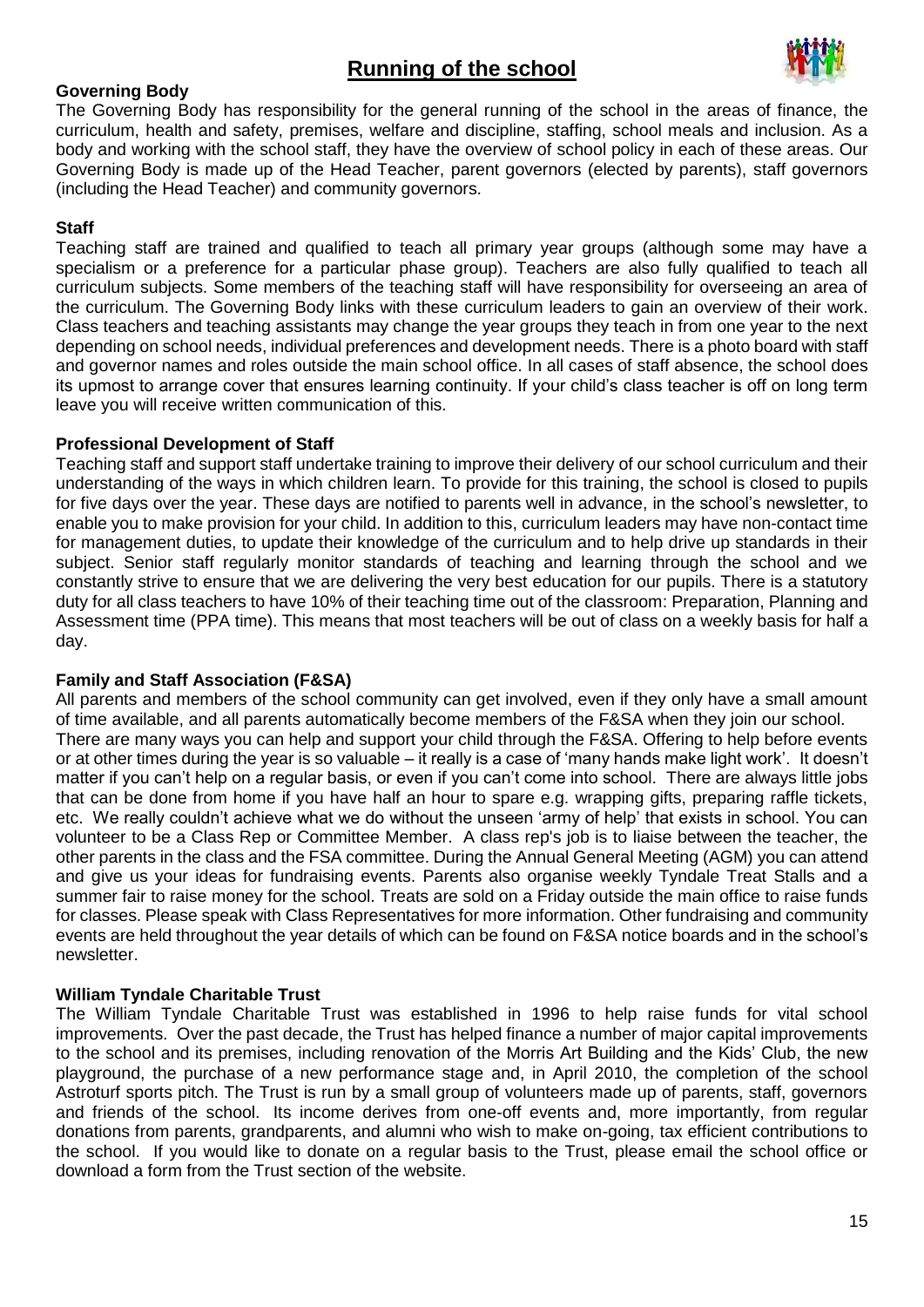# **Parent and Carer Feedback, Ideas, and Complaints**

#### **Feedback**

Every summer term we send out a questionnaire to parents and carers. We look carefully at the results which are considered for the following year's School Development Plan. There is a separate questionnaire for pupils, which they complete in school. At times, there may be other questionnaires we invite you to complete.

#### **Ideas and suggestions**

If you have any ideas or suggestions, big or small please let us know by emailing the school office. Office staff will then ensure that your email is passed on to the relevant member of staff. Feedback on what parents and carers feel that we are doing well, also plays an important part of our school self-evaluation.

#### **Complaints**

In the first instance parents and carers should contact their child's class teacher if a complaint is related to your child's work or friendships. If you are not satisfied with the way in which your concern has been addressed then do please make an appointment to see Tanya (Head Teacher), Claire (Deputy Head Teacher), Bea (Assistant Head Teacher), Olivia (Assistant Head Teacher and SEND Leader), or Sophie (Assistant Head Teacher).

In the event that none of those members of staff are available there are other senior teachers (please see staff photo board or ask in the school office). Our school Complaints Procedure is on the website and also available from the school office.

# **Frequently Asked Questions**

#### **What time will my child have a break and eat their lunch?**

- 8.55 am lessons begin 10.30 am - break time 12 pm - lunchtime (KS1) 12.30 pm - lunchtime (KS2)
- 1.00pm lessons recommence (KS1)
- 1.30 pm lessons recommence (KS2)

3.30 pm - home time (Nursery home time is  $2.45 - 3$ pm) – please see more detailed drop-off and collection times above

#### **What will happen if I am late to collect my child at the end of the day?**

At 3.35 pm any children who have not been collected will be taken to Kids' Club and you will be charged the full Kids' Club rate (as a place is taken up which could not then be offered to another child). For parents and carers of children in Nursery, your child will stay in the extended Kids' Club (located in Nursery until 3.30pm when the Kids' Club opens in the Morris building). Please note that you will be charged from 3pm onwards.

#### **What happens if my child becomes unwell at school?**

We will contact you immediately if we have a concern that your child is not well enough to remain in school. If your child has a minor accident in school a member of staff, who is a first aid trained, will treat him or her. A record of the incident will be recorded in our Accident Book and we will inform whoever collects the child at the end of the day. It is important that we know if your child has any medical conditions.

#### **What do children do at playtimes?**

Morning play lasts for 15 minutes – long enough for children to use the toilet, have a drink and stretch their legs. Lunch time play is longer so equipment is often put out for children to use e.g. hoops, balls, dressing up clothes, outdoor games, etc. In addition, we have a sports coach working on the pitch with children in Years 3 – 6. They encourage participation in sports activities during this time.

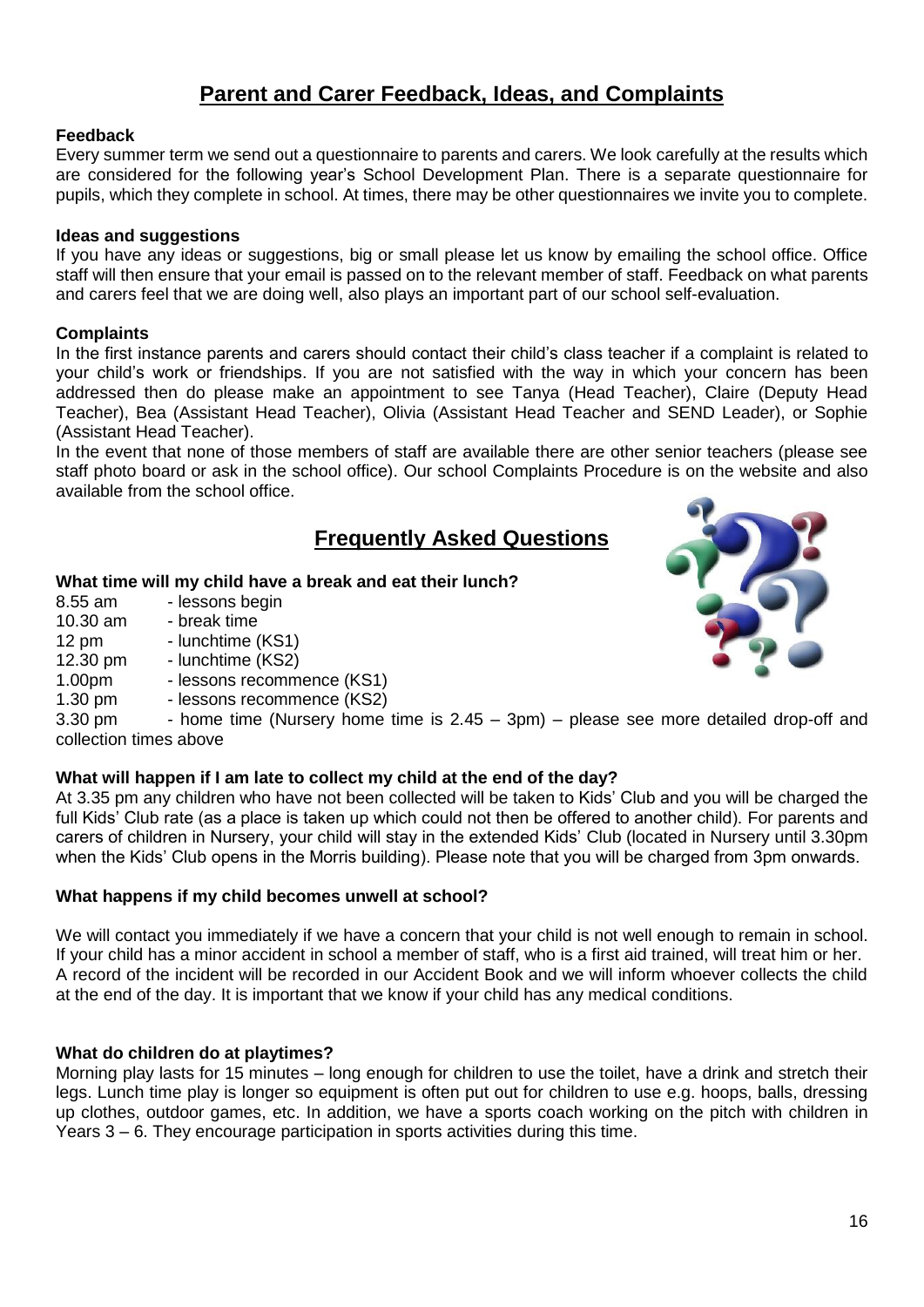#### **What should my child bring to school?**

Children should bring in a labelled bottle of water, packed lunch (if appropriate), and PE/swimming kit when necessary, appropriate clothing depending on the weather e.g. a coat if it is cold, their book bag or personal bag. Please bring a sun hat on hot days and apply sun screen before coming to school.

#### **Is there anything that my child must not bring to school?**

Toys, sweets and any personal possessions should not be brought into school. There are some occasions when children are permitted to bring in toys – your child's class teacher will let you know about these in advance. For children in Nursery and Reception, who may initially need a comfort toy or cloth, please see your child's teacher and it will be kept it in a safe place.

#### **Where are PE kits and lunch boxes kept?**

PE kits are kept in cloakrooms with the children's coats. It is **very important to name your child's clothing**, in permanent marker or biro. Your class teacher will let you know where lunch boxes should be kept as this varies from class to class due to space available.

#### **Where is lost property located?**

Lost property is located outside the Morris Building (on the fence of the wildlife garden). At the end of each term unclaimed items are sent to charity. Children often have similar clothing and other possessions which can get mixed up so it is very important that all property belonging to your child is clearly labelled including bicycles/ scooters, clothing, lunchboxes, etc.

#### **Are there items I cannot include in my child's packed lunch?**

We encourage parents to send healthy options for packed lunches but we ask that absolutely **no nuts**, crisps, chocolate, fizzy drinks or glass bottles are included.

# **How are children's birthdays celebrated at school?**

If your child has a birthday which lands on a school day, the class teacher will celebrate this by chatting with them and giving them a birthday sticker. In line with our healthy school status, we do not give out cake or sweets to the other children in the class. If parents or carers wish to send in healthy treats, such as fruit for each child, then the class teacher may have the opportunity to distribute it. If you wish to hand out party invitations at school please put them in envelopes marked for the attention of the parent/carer of the child and hand them to the class teacher. This helps to prevent children without an invitation being upset.

#### **Do classes ever have parties?**

At the end of school terms, classes sometimes have parties to celebrate their hard work and achievement. All food offered at these parties will be in line with our Healthy School status.

#### **Where do pupils transfer to Secondary School?**

Pupils from William Tyndale move on to a variety of different secondary schools. Many go on to local comprehensive schools; some go on to selective and independent schools. Children are helped to prepare for this transition throughout their final years with us. Sometimes, in year 6, representatives from local secondary schools come in to talk with and answer questions from children (and at times, parents). At the end of Year 5, parents are given information on preparation for secondary school application. You may wish to start visiting secondary schools during Year 5 in order to help make your decisions. Please note that some selective schools need to be registered for ahead of the normal application process.

#### **Photographing children**

You will be asked to complete a form giving or denying consent for images of your child to be taken and used for school displays, the school website, on promotional materials and for external media e.g. local newspaper coverage.

#### **Can parents take videos and photographs of children?**

There are no legal prohibitions regarding parents taking photographs of children during special activities, assemblies, when on school trips, etc. Please do not post these on social media – they should be for personal use only. Following the introduction of the General Data Protection Regulation in May 2018, the school has issued a new Privacy Notice for parents and pupils. You will find the notice on our website.